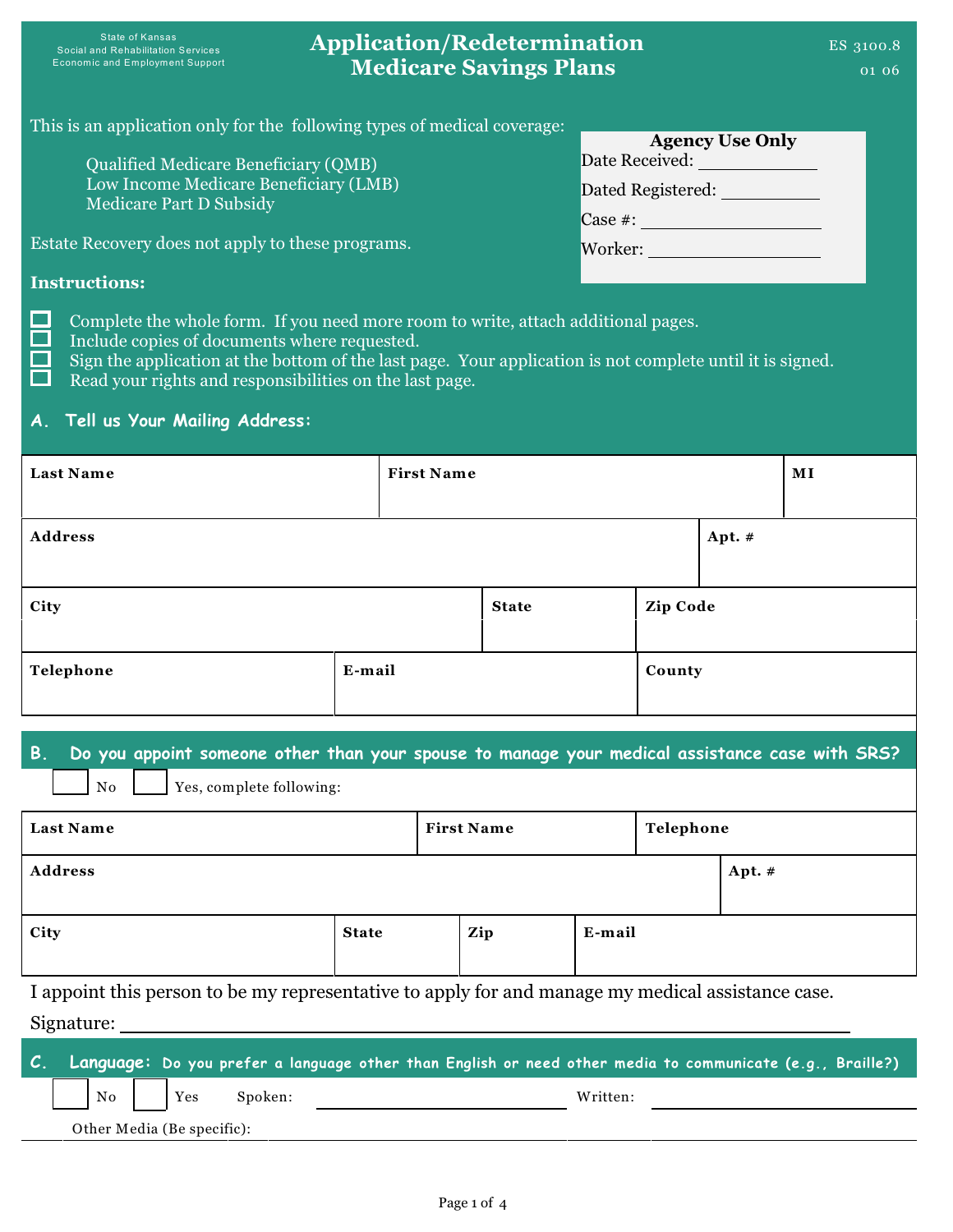|                      | <b>Personal Information:</b><br><b>Last Name</b>                                                  | <b>First Name</b>                                                                                          | МI                                                                             | Date of<br><b>Birth</b> | Social<br>Security<br>Number                     | <b>Sex</b>       |
|----------------------|---------------------------------------------------------------------------------------------------|------------------------------------------------------------------------------------------------------------|--------------------------------------------------------------------------------|-------------------------|--------------------------------------------------|------------------|
| You                  |                                                                                                   |                                                                                                            |                                                                                |                         |                                                  |                  |
| Spouse               |                                                                                                   |                                                                                                            |                                                                                |                         |                                                  |                  |
| E.<br>No             |                                                                                                   | Do you or your spouse have other health insurance?<br>Yes, list company and provide copies of the card(s): |                                                                                |                         |                                                  |                  |
| Household            | Do you and your spouse live with other relatives?                                                 |                                                                                                            | No                                                                             | Yes                     |                                                  |                  |
|                      |                                                                                                   | If yes, do they rely on you and your spouse for at least one-half of their support?                        |                                                                                | No                      | Yes, list relatives and                          |                  |
| Relationship to you: |                                                                                                   |                                                                                                            |                                                                                |                         |                                                  |                  |
| G.<br>$\bullet$      | <b>Unearned Income</b><br>• Social Security<br><b>Veterans Benefits</b><br>Pensions or Retirement | List all sources of income for you and your spouse. Some examples include:<br>$\bullet$                    | • Rent or Similar Income<br>Support or Alimony<br>Oil Royalties/Mineral Rights |                         | • Payment from annuities<br>or other investments |                  |
| List all income.     | <b>Please Provide Proof of all Income</b>                                                         |                                                                                                            |                                                                                |                         | Amount<br><b>Before</b>                          | <b>How Often</b> |

| H. Wages or Self-Employment Income:       |                                 |                                  |                                                                                                                 |                              |  |  |
|-------------------------------------------|---------------------------------|----------------------------------|-----------------------------------------------------------------------------------------------------------------|------------------------------|--|--|
| 1. Do you or your spouse work?            |                                 | No.                              | Yes, complete the following:                                                                                    |                              |  |  |
| <b>Please Provide Proof of ALL Income</b> |                                 | Amount                           |                                                                                                                 |                              |  |  |
| Name                                      |                                 | <b>Employer Name and Address</b> | <b>Before</b><br><b>Deductions</b>                                                                              | <b>How Often</b><br>Received |  |  |
|                                           |                                 |                                  |                                                                                                                 |                              |  |  |
|                                           |                                 |                                  |                                                                                                                 |                              |  |  |
| No                                        | Yes, list expenses and amounts: |                                  | 2. Do you have expenses related to your disability that help you stay employed, such as special transportation? |                              |  |  |
|                                           |                                 |                                  |                                                                                                                 |                              |  |  |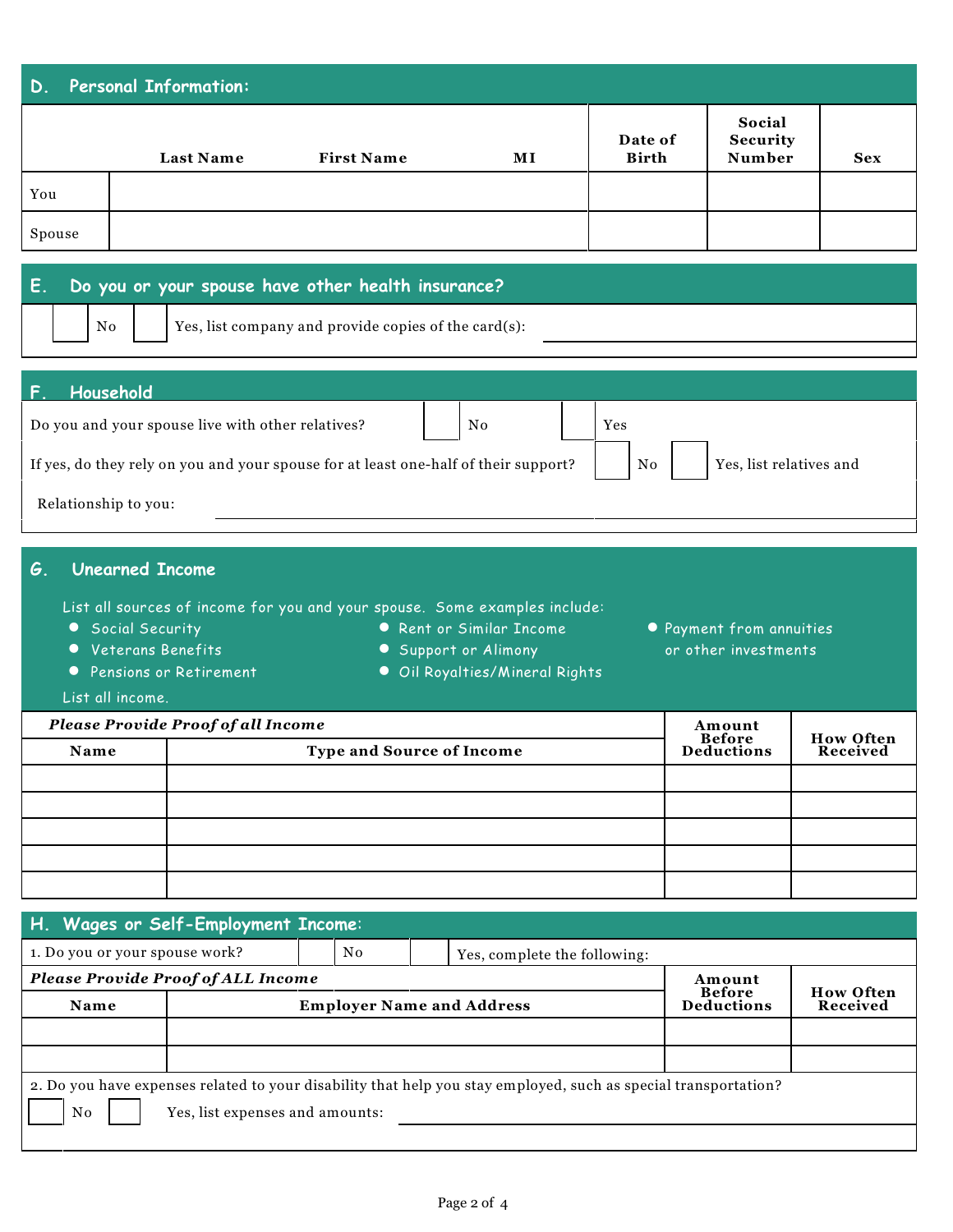| Are you in a Medicare Drug Plan (Part D)? |    |  |                 | <b>Medicare Claim</b><br>Number | N | U.S.<br>Citizen | Race<br>Ethnic<br>(codes<br>below) | Applying<br>for<br>Coverage |   |   |
|-------------------------------------------|----|--|-----------------|---------------------------------|---|-----------------|------------------------------------|-----------------------------|---|---|
|                                           | No |  | Yes, list plan: |                                 |   |                 |                                    |                             | N |   |
|                                           | No |  | Yes, list plan: |                                 |   |                 |                                    |                             | N | T |

**FOR RACE/Ethnic:** Use any of these codes that apply. Your coverage will not be affected if you do not answer. (**A**) American Indian/Alaskan native; (**B**) Black; (**H**) Hispanic/Latino; (**P**) Native Hawaiian/ Pacific Islander; (**S**) Asian (**W**) White

#### **I. RESOURCES:** Do you or your spouse have any assets or resources?

|             | Yes, list below and <i>provide proof</i> .<br>$\mathbf{N}\mathbf{o}$ |  |                     |                                                            |                                                       |                      |                      |                   |
|-------------|----------------------------------------------------------------------|--|---------------------|------------------------------------------------------------|-------------------------------------------------------|----------------------|----------------------|-------------------|
|             | <b>Type</b>                                                          |  | Balance/<br>Value   |                                                            | Where is Asset Held? (Name<br>of Bank, Company, etc.) | Owners               | Account No.          | <b>Agency Use</b> |
|             | 1 Bank                                                               |  | \$                  |                                                            |                                                       |                      |                      |                   |
|             | Accounts                                                             |  | \$                  |                                                            |                                                       |                      |                      |                   |
|             | 2 Stocks &                                                           |  | \$                  |                                                            |                                                       |                      |                      |                   |
|             | Bonds                                                                |  | \$                  |                                                            |                                                       |                      |                      |                   |
|             | 3 Funeral<br>or Burial                                               |  | \$                  |                                                            |                                                       |                      |                      |                   |
|             | Plans                                                                |  | \$                  |                                                            |                                                       |                      |                      |                   |
|             | 4 Trust                                                              |  | \$                  |                                                            |                                                       |                      |                      |                   |
|             | Funds or<br>Annuities                                                |  | \$                  |                                                            |                                                       |                      |                      |                   |
|             | 5 Motor                                                              |  | Year                | Make                                                       | Model                                                 | Owner(s)             |                      |                   |
|             | Vehicles                                                             |  | Year                | Make                                                       | Model                                                 | Owner(s)             |                      |                   |
|             |                                                                      |  |                     | 6 Life Insurance - Provide copies of all policies.         |                                                       |                      |                      |                   |
|             |                                                                      |  | <b>Policy Owner</b> |                                                            | Insurance Co.                                         | <b>Policy Number</b> | <b>Face Value</b>    |                   |
| a           |                                                                      |  |                     |                                                            |                                                       |                      |                      |                   |
| $\mathbf b$ |                                                                      |  |                     |                                                            |                                                       |                      |                      |                   |
| $\mathbf c$ |                                                                      |  |                     |                                                            |                                                       |                      |                      |                   |
|             |                                                                      |  |                     | 7 Do you or your spouse own a home?                        | ${\rm No}$                                            | Yes, list value      |                      |                   |
|             |                                                                      |  |                     | 8 Do you or your spouse have any other property or assets? |                                                       | N <sub>o</sub>       | Yes, describe below: |                   |
|             | Asset/Description                                                    |  |                     |                                                            |                                                       |                      |                      |                   |
| a           |                                                                      |  |                     |                                                            |                                                       |                      |                      |                   |
| $\mathbf b$ |                                                                      |  |                     |                                                            |                                                       |                      |                      |                   |
| $\mathbf c$ |                                                                      |  |                     |                                                            |                                                       |                      |                      |                   |